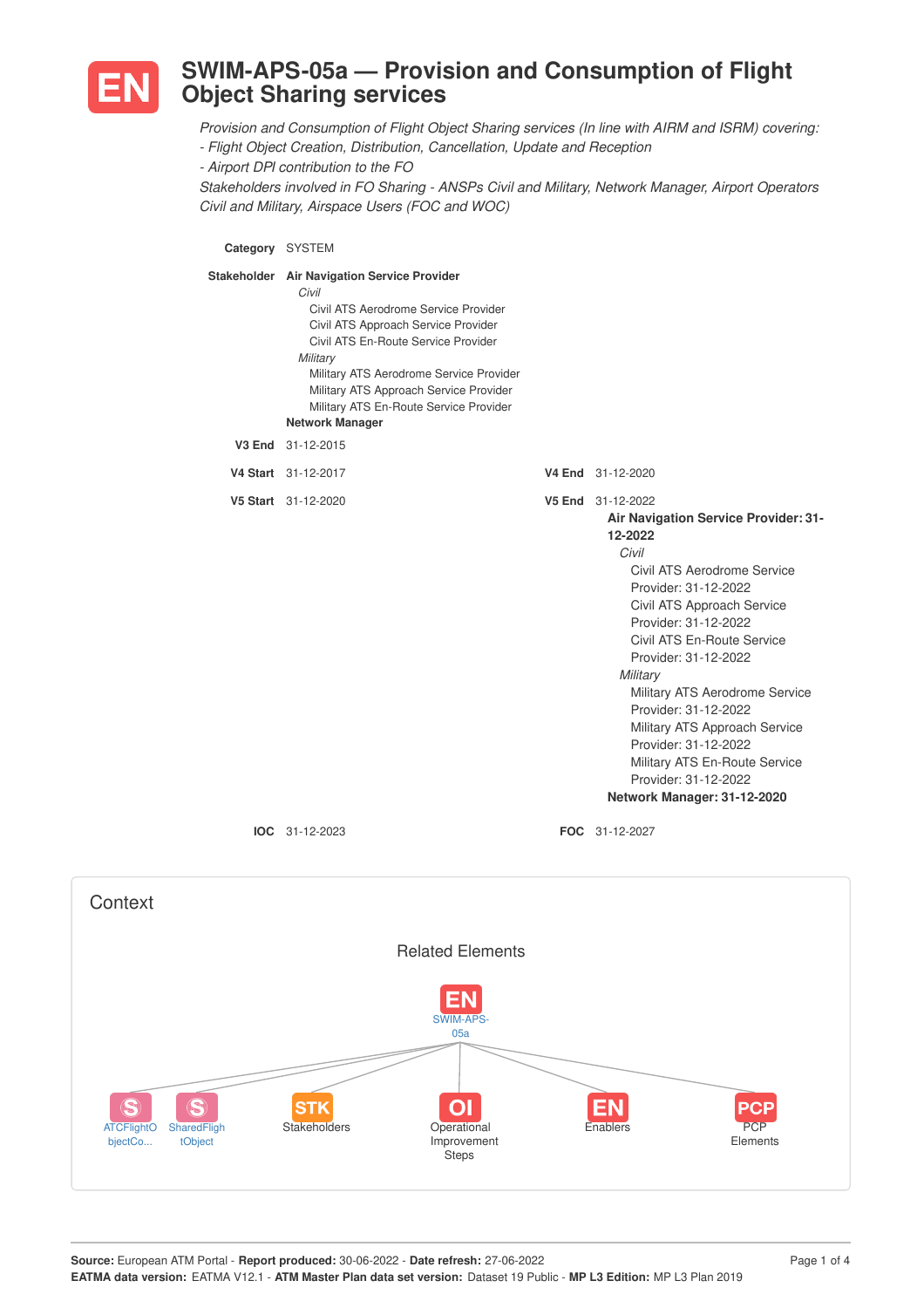| Code          |                    |  | Benefits start date (IOC) - Full benefit date (FOC) |                |  |                |     |           |  |  |  |  |  |                                                                               |  |
|---------------|--------------------|--|-----------------------------------------------------|----------------|--|----------------|-----|-----------|--|--|--|--|--|-------------------------------------------------------------------------------|--|
|               |                    |  |                                                     |                |  |                |     |           |  |  |  |  |  | 15 16 17 18 19 20 21 22 23 24 25 26 27 28 29 30 31 32 33 34 35 36 37 38 39 40 |  |
|               | SWIM-APS-05a       |  |                                                     | V <sub>4</sub> |  | V <sub>5</sub> |     | IOC - FOC |  |  |  |  |  |                                                                               |  |
| €             | AUO-0227           |  |                                                     |                |  |                |     |           |  |  |  |  |  |                                                                               |  |
| ≙             | CM-0201-A          |  |                                                     |                |  |                |     |           |  |  |  |  |  |                                                                               |  |
| ≙             | IS-0901-A          |  |                                                     |                |  |                |     |           |  |  |  |  |  |                                                                               |  |
| ≙             | <b>POI-0016-IS</b> |  |                                                     |                |  |                |     |           |  |  |  |  |  |                                                                               |  |
| ≙             | <b>SDM-0216</b>    |  |                                                     |                |  |                |     |           |  |  |  |  |  |                                                                               |  |
| €             | <b>TS-0109</b>     |  |                                                     |                |  |                |     |           |  |  |  |  |  |                                                                               |  |
| $\rightarrow$ | AOM-0500           |  |                                                     |                |  |                |     |           |  |  |  |  |  |                                                                               |  |
| $\rightarrow$ | AOM-0501           |  |                                                     |                |  |                |     |           |  |  |  |  |  |                                                                               |  |
| $\rightarrow$ | AOM-0505           |  |                                                     |                |  |                |     |           |  |  |  |  |  |                                                                               |  |
| $\rightarrow$ | <b>TS-0103</b>     |  |                                                     |                |  |                |     |           |  |  |  |  |  |                                                                               |  |
| $\rightarrow$ | <b>TS-0305-A</b>   |  |                                                     |                |  |                | T T |           |  |  |  |  |  |                                                                               |  |

## **EN** Dependent Enablers

| Relationship         | Code           | <b>Title</b>                                                                                                                                              | <b>Related Elements</b>                             |
|----------------------|----------------|-----------------------------------------------------------------------------------------------------------------------------------------------------------|-----------------------------------------------------|
| Is synchronised with | ER APP ATC 160 | ATC to ATC Flight Data Exchange Using The Flight<br>Object                                                                                                | OI ENDS<br><b>STK</b><br><b>PCP</b>                 |
| Enabled by           | <b>STD-033</b> | Flight Information Exchange Model v4 incl. ICAO FPL<br>2012, Extended Flight Plan and Flight Objects elements,<br>in accordance with SESAR FIXM Strategy. | <b>ENDS PCP</b><br>O <sub>1</sub><br>$\blacksquare$ |
| Enabled by           | SWIM-STD-01    | <b>AIRM</b>                                                                                                                                               | OI EN DS                                            |
| Enabled by           | SWIM-STD-02    | <b>ISRM Rulebook</b>                                                                                                                                      | OI EN                                               |
| Enabled by           | SWIM-STD-03    | Version 2 of EN 16495 Information security for<br>organisations supporting civil aviation operations                                                      | <b>EN</b>                                           |
| Enabled by           | SWIM-STD-06    | <b>SWIM Compliance Framework</b>                                                                                                                          | <b>EN</b>                                           |
| Enabled by           | SWIM-STD-07    | <b>SWIM Foundation</b>                                                                                                                                    | <b>EN</b>                                           |
| Enabled by           | SWIM-STD-08    | <b>AIRM Rulebook</b>                                                                                                                                      | <b>EN</b>                                           |
| Deployed with        | SWIM-INFR-01a  | High Criticality SWIM Services infrastructure Support and<br>Connectivity.                                                                                | OI EN DS<br><b>STK</b><br><b>PCP</b>                |